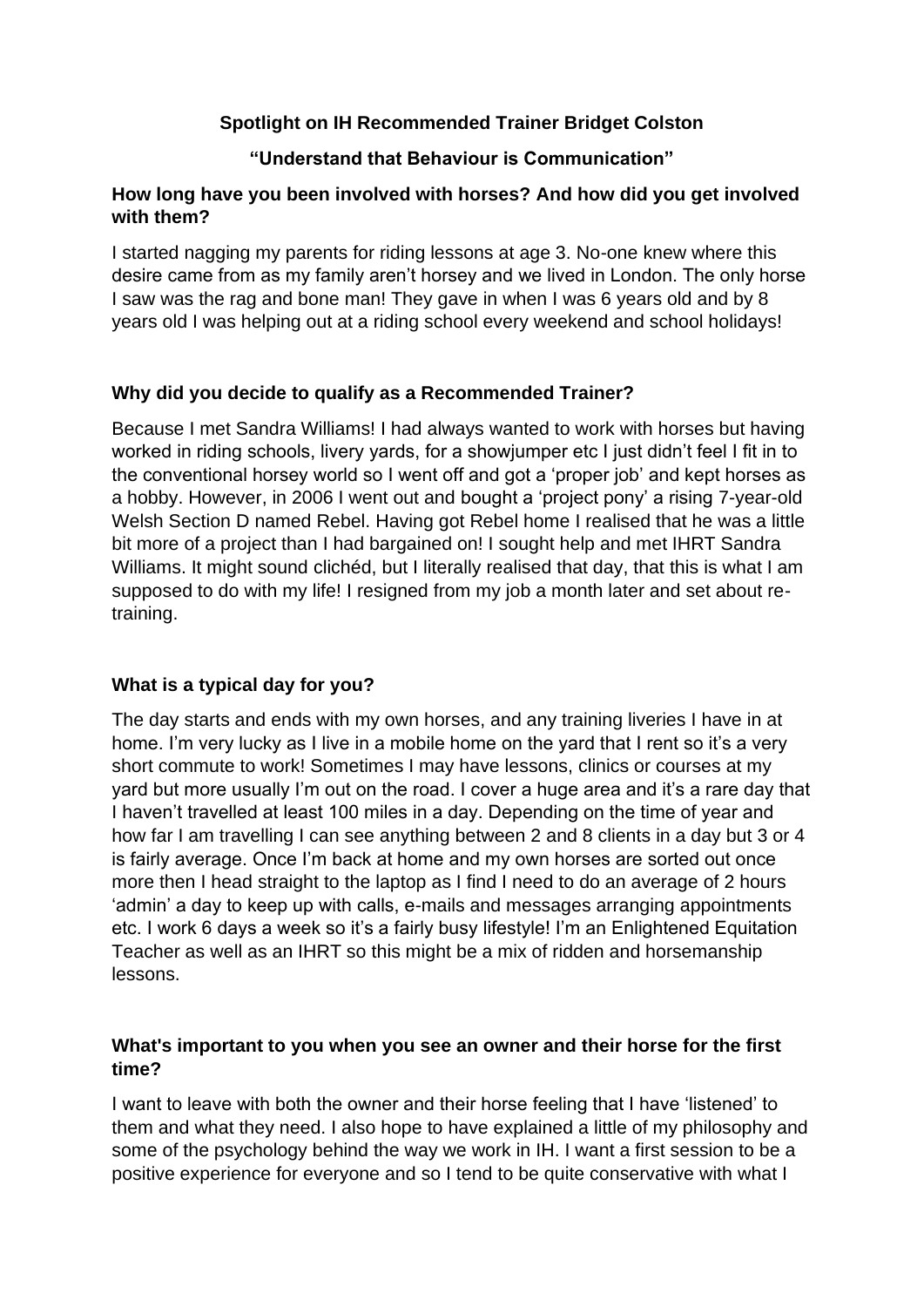might try and achieve. For instance, I try and encourage owners of horses who have problems with loading to book a pure groundwork session with me before we go ahead and attempt to work with loading problems.

#### **What are the common challenges you face in your work as an RT?**

I find that a lot of the horses that people contact me about who have perceived behavioural problems often have pain or discomfort problems. That can be a difficult thing for an owner to hear and I feel one of my key roles is supporting and guiding owners through the challenge of getting to the bottom of what their horses issues really are and navigating the confusing world of how best to deal with those issues.

### **If you could change one thing in the world of horses what would it be, and why?**

I would love it to be common knowledge that horses ARE NOT NAUGHTY! I wish that the horse world at large understood that 'behaviour' is communication and I wish that everyone would automatically look to eliminate pain or physical problems as being a root cause of problem behaviour before assuming that it's a training issue or a 'bad' horse.

### **What would be the first piece of advice you would give someone looking at buying/loaning their first horse?**

Moving home and changing owner can be a really traumatic time for a horse – so be prepared to put the time in to working on your relationship. Embrace the fact there may be some challenges and have a support network in place.

### **What is the most common issue you have to deal with when working with horses?**

I think there is some fairly entrenched beliefs in the horse world along the lines of 'horses just do this stuff'. I think sometimes changing the owners mindset about the challenges they are facing with their horse is the biggest deciding factor in how things will turn out, and sometimes the most tricky!

### **What are your plans for the future?**

For as long as I can I want to keep doing what I do! I want to keep learning and growing and evolving. Rebel and I want to keep doing a little bit of TREC when we can and in 2019 I bought an unhandled 2 year old so I am really excited to start his journey. He's got really big hooves to fill as Rebel and I have had so much fun together. I'd also really love to write a book or two!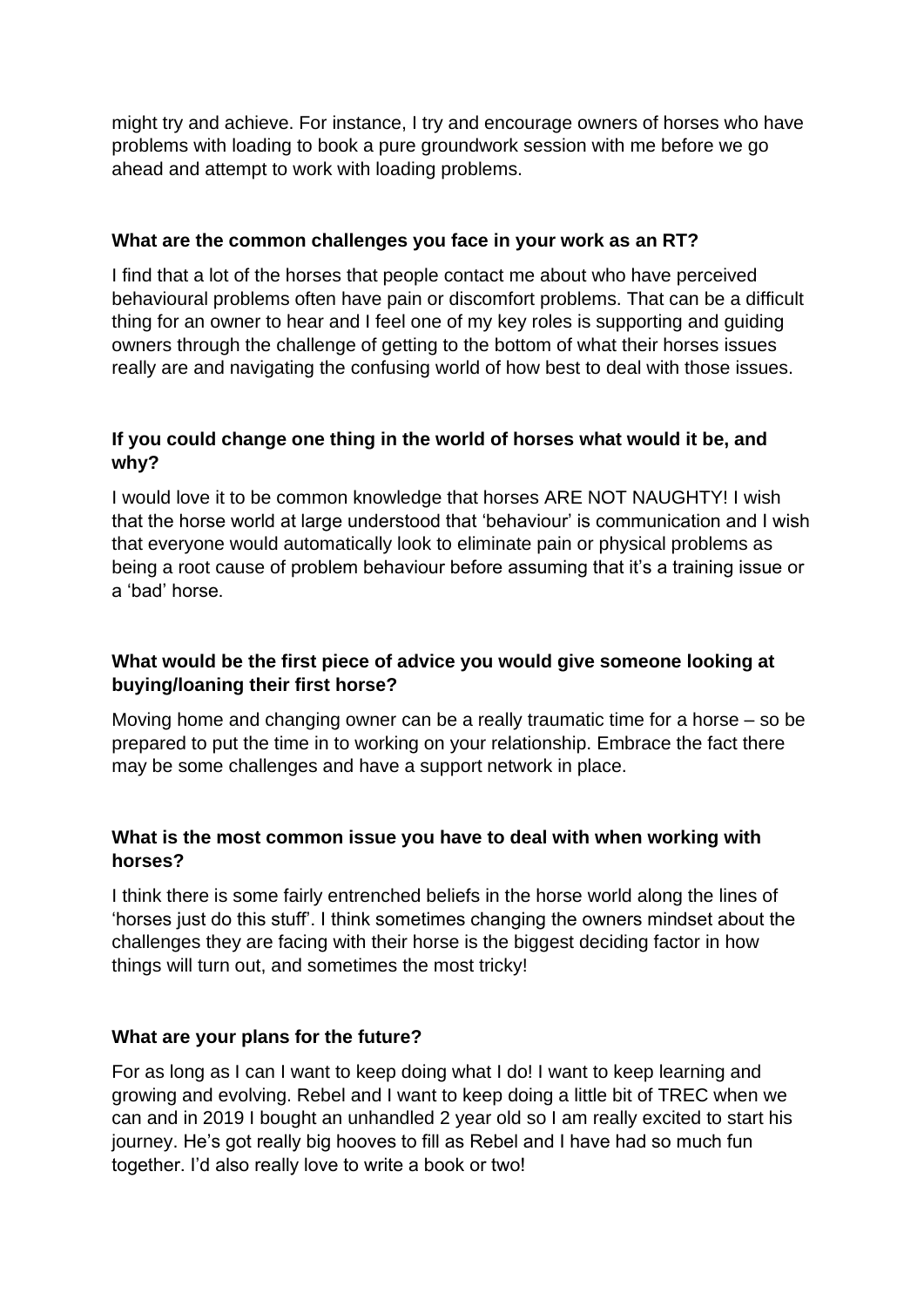#### **What three things should everyone practice with their horses?**

Practice being present! Horses live 'in the moment' Busy lives mean it's often hard for us humans to achieve this. But our horses will thank us for being present. Practice being kind. You can make an awful lot of mistakes – if your intentions are good your horse probably won't even notice. Practice listening – we are all pretty good at telling our horses what they should be doing but are we listening to what they think we should be doing?

### **Do you have any memorable or funny stories of working with Kelly/Monty?**

For a couple of years, I helped Monty with starting the youngsters at Sandringham – one particular filly liked to go around the round pen like she was re-creating the Wall of Death. She leant in at such an angle that on more than one occasion the saddle slipped. I would want to stop and adjust it, but Monty kept saying – why are you worried, just keep yourself in the middle. Then a week or so later we were on Tour and I had warmed Kelly's horse Pie up for Monty to ride. When Monty mounted Pie's saddle slipped right off to one side... Monty gave me such a look, but I was so tempted to say "What are you worried about Monty? Just keep yourself in the middle!"

# **What's the best bit of advice you've ever been given?**

Gosh – I've had so much good advice over the years. But my Grandad had a saying – "Life is for the accumulation of happy memories" and I try to make that my motto.

### **What has been the proudest moment/biggest achievement in your career?**

I'm not sure if this counts – but Rebel the 'project pony' who got me in to Intelligent Horsemanship in the first place, was really quite tricky, he reared A LOT and a lot of people thought I should give up on him. I bought him in 2006 and in 2009 we qualified for the GB TREC Championships. They were in Scotland that year and when I found myself at the top of a Scottish mountain on the pony that everyone had said would be the death of me – I had to pinch myself! He qualified for three years in a row before a change in my circumstances meant we retired from TREC for several years.

### **What would your advice be to someone hoping to become a Recommended Trainer?**

To work twice as hard on your people skills as you do on your horse skills!